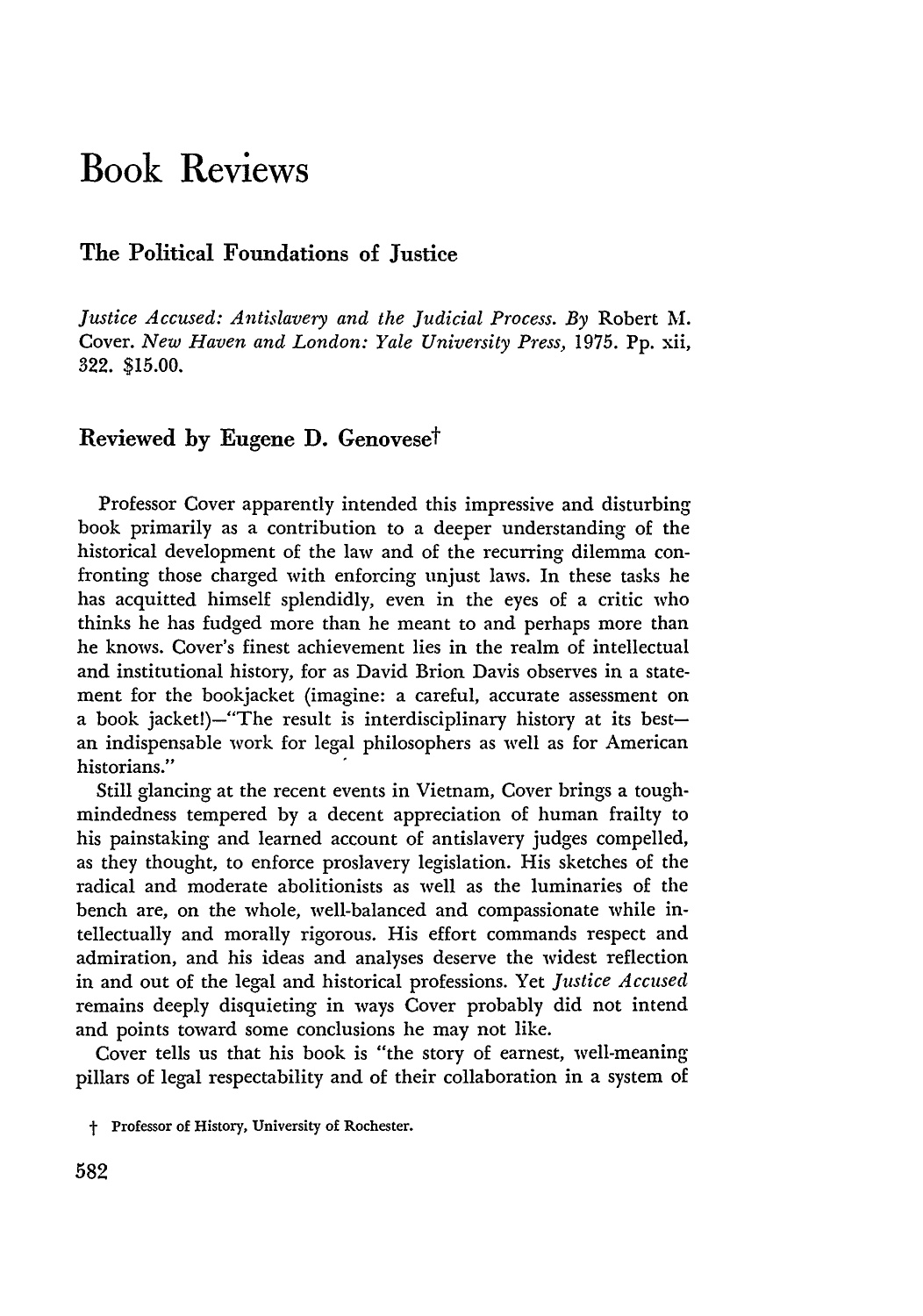#### The Political Foundations of Justice

oppression-Negro slavery."' Much of the challenge of this book is directed against the common claim that judges must be relieved of responsibility for the moral content of the specific laws they enforce. Cover argues that "a static and simplistic model of law" leaves a judge only four choices when caught between morality and the law: to apply the law against conscience; to follow conscience and be unfaithful to the law; to resign; or to find a way to cheat.<sup>2</sup>

For Cover, however, the judge has a legitimate role in determining what the law will become: he is an active agent in the working out of the law's moral content. The extreme formulations of both radical moralism and legal formalism obscure actual historical process, and carried far enough provide rationalizations for a deeper irresponsibility. Cover is careful, however, to dissect ideological, social, and professional history in order to reveal the psychological and institutional framework within which the judges found themselves. He thereby avoids, or at least holds to a minimum, anachronistic moral pronouncements and at the same time illuminates historical process and the probabilities of choice within it.

To his great credit, Cover is more concerned with teaching than preaching and provides an impressive account of the natural law tradition to which the antislavery judges fell heir and of the various constraints which confined the courts by the second quarter of the nineteenth century. Still, it is difficult for those of us who do not share Cover's apparent liberal ideology not to appreciate the force of Bentham's blast at natural law: "I see no remedy but that the natural tendency of such [a] doctrine is to impel a man, by the force of conscience, to rise up in arms against any law whatever that he happens not to like."3 Cover also appreciates the force of the objection and skillfully tries to steer between its implications and a retreat into formalism. I am afraid, however, that the objection remains. For we know, as Cover surely does, that although judges can provide living space for themselves and defendants between the suffocating extremes of abstractions, this opportunity tells us little or nothing about the principles by which men ought to live within that space.

Among the virtues of *Justice Accused* is an account of the way in which "skeptical conservatism" and "rationalistic reform" converged to undermine the appeal to natural law by the beginning of the nineteenth century. "The most telling aspect of the American variant of constitutional positivism," Cover writes, "was the enthusiasm for writ-

<sup>1.</sup> R. CovER, JUSTICE AccusED (1975) [hereinafter cited to page only].

<sup>2.</sup> P. **6.**

**<sup>3.</sup>** P. 24, *quoting* **J. BErrHAM, FRAGMENT** § **19,** at **110 (1823** ed.).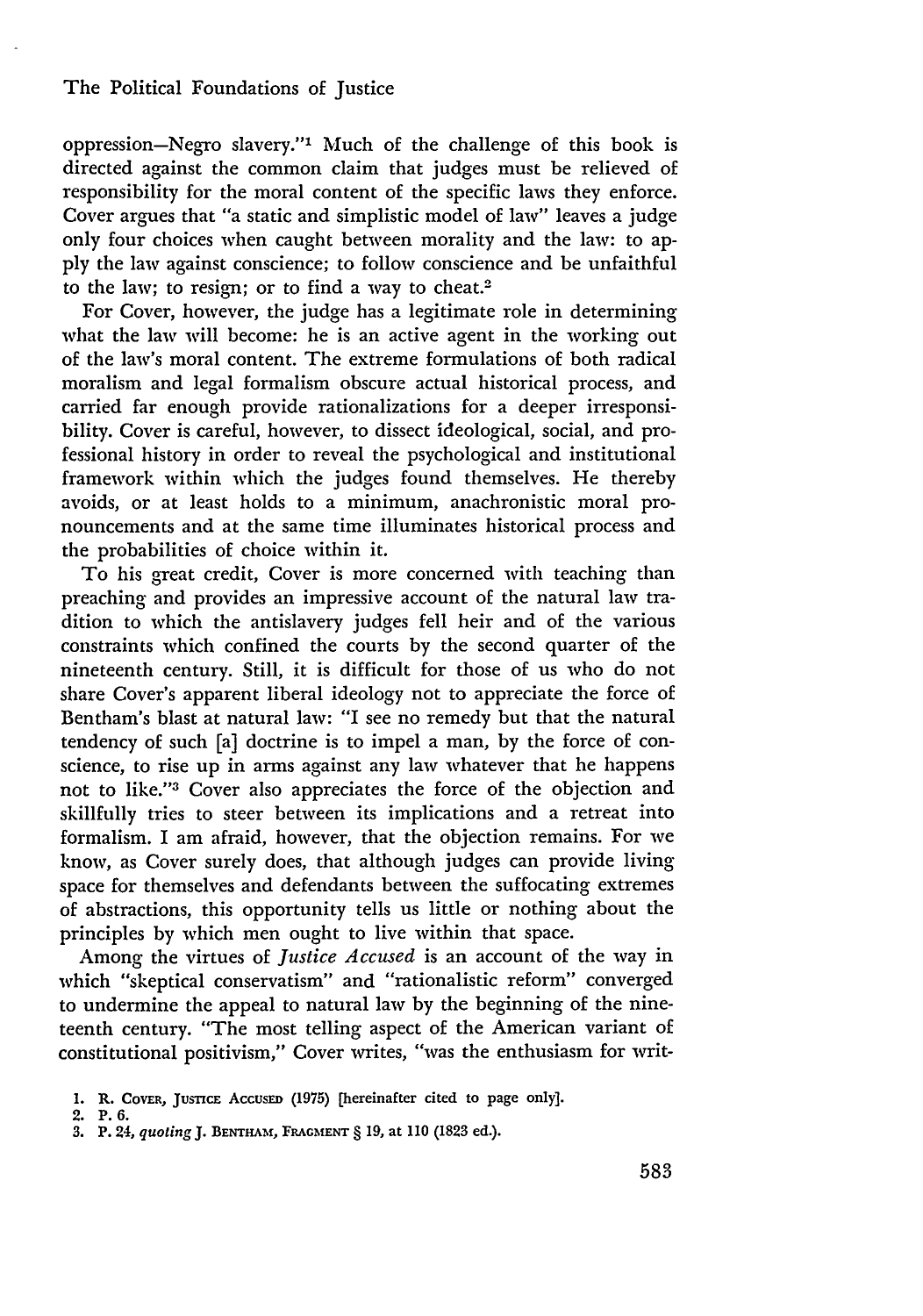ten constitutions-the almost compulsive mania for rendering the allocation of power explicit."<sup>4</sup> And he adds, "Above all, the tradition of positivism meant that the judge ought to be will-less."<sup>5</sup> (Cover's fine aesthetic eye closes here: he misses the irony that will-less is precisely what, in every slaveholder's fantasy, the perfect slave is supposed to be.) Here and in his valuable discussion of the threat that the passionate conflict over slavery posed to the independence of the judiciary, Cover implicitly confronts the latent antagonism between republicanism, with its prime value of freedom, and democracy, with its intrinsic tendency to surrender freedom for equality. Thus, in discussing the free and equal clause of the Virginia Constitution, he suggests that the reality and importance of slavery in Virginia "presented in the starkest form the question of whether judges act according to large principles or specific intentions."<sup>6</sup> Everyone knew, he acknowledges, that the framers had not intended to abolish slavery. But, he adds, "The question was, whether they had done something without knowing or intending it; whether the words of natural law, once 'declared,' have a life of their own."'7 Very well. But if I may paraphrase that shrewd proslavery extremist George Fitzhugh: carry out the doctrine implicit in your question and you will subvert every government on earth-especially, one might add, every democratic government. For the plain bias of an active judiciary is antidemocratic, the more so as it usurps the attractive role of defender of freedom. And only in America could the antithesis between democracy and freedom appear other than as intrinsic and fail to be brought out sharply even in the work of our best scholars.

This book, in its own way, nonetheless demonstrates the slimness of the thread by which freedom sustains itself in modern democratic society. The only justification for setting limits to the power of some men over others-unless we invoke God's Revealed Truth-is an agreedupon sense of a good and decent life. Unfortunately, no such ideal, even were one arrived at as a collective judgment, could stand alone against the pressures of discrete material interests and the imaginative efforts of those trained "to distinguish." The rule of law and that mania for written constitutions which Cover derides represent brave efforts to institutionalize decency and good sense and to take full account of both man's creative potential and his withering capacity for evil. The irony, as Cover sharply asserts, is that these very brave

4. P. **27.**

**<sup>5.</sup>** P. **29.**

**<sup>6.</sup>** P. **50. 7.** P. **51.**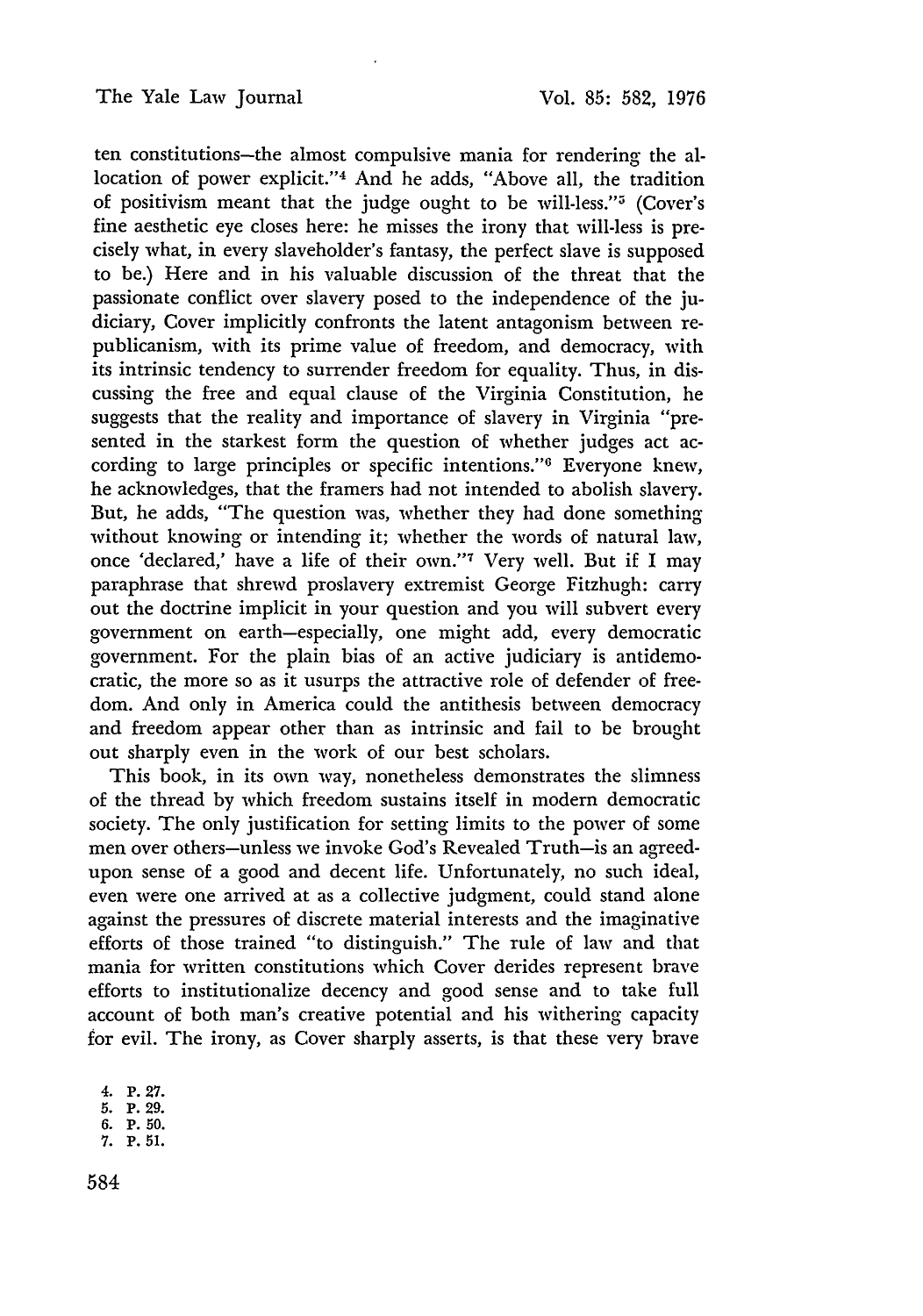#### The Political Foundations of Justice

efforts also lay the foundations for a moral justification of passivity toward palpable injustice.

Nor, indeed, does the Revealed Word of God offer a secure way out for those imbued with republican or democratic principles or for anyone who values freedom in any meaningful sense of the word. Levi Lincoln made this point in his bullying remarks in one of the *Quock Walker* cases: he threatened the court with an appeal to God, who would invoke "the laws of reason and revelation."<sup>8</sup> But Revelation as a guide to social action requires-Protestant sensibilities notwithstanding-a Church to interpret it, if the same problems are not to reassert themselves in a different language. And since the Church, as any wise priest would freely admit, consists of fallible men, we end with the need to obey a positive law legitimately derived from an appropriate social consensus.

The only consistent justification for a hard abolitionist line could have been some variant of Hegel's powerful refutation of slavery's first principle,9 a principle chillingly enunciated by Judge Thomas Ruffin of North Carolina in his famous 1829 opinion in *State v. Mann.10* But Judge Ruffin or no, slaveholders' consensus or no, the reduction of the slave to a thing-to a mere extension of the master's will-ran

**8.** P. 47. The *Quock Walker* cases, which according to "long-standing tradition" held that slavery violated the Massachusetts constitution, arose when Quock Walker, allegedly a slave, ran away to work for a neighbor. **Pp.** 44, 46. In one of the actions arising out of the incident, Levi Lincoln defended the neighbor in a suit **by** the master for damages. Caldwell v. Jennison (Mass. Super. Ct. of Judicature, **1781)** (citation to the record of the case in Cushing, *The Cushing Court and the Abolition of Slavery in Massachusetts: More Notes on the "Quock Walker Case," 5 Am. J. Lec. Hisr. 118, 121* n.6 **(1961).**

**9.** In his famous discussion of lordship and bondage in THE **PHENOMENOLOGY OF MIND** 228-40 (J.B. Baillie trans. **1967), Hegel** argued that power over things would be insufficient to enable men to achieve self-consciousness and that men could only attain **it** through perception of their position in an adversary relationship. The master's selfconsciousness depended upon his perception of power over his slave, **a** perception **de**termined **by** the slave's assertion of independent will. The slave perceived not only his dependence upon the master but also the reverse, since the labor process exposed the degree to which the master depended upon the slave's work. **Hegel** argued that slavery made no sense, morally or politically, except on the assumption that one man could determine the will of another. **Hegel** pointed out, in summarizing his devastating critique of such pretensions, that such a surrender of will reduces to a logical absurdity since it can only be effected, if at all, through the willing alienation **by** one ostensibly without a will to alienate.

**10. 13 N.C.** (2 Deveraux) **263 (1829)** (holding that the intentional wounding of a hired slave **by** the hirer could not constitute a crime). For Cover's discussion of the case, see **p. 77.** Confronted with the assertion that the slave's condition paralleled that of a child, Judge Ruffin put the matter bluntly:

With slavery it is far otherwise. The end is the profit of the master, his security and the public safety; the subject, one doomed in his own person, and his posterity, to live without knowledge, and without the capacity to make anything his own, and to toil that another may reap the fruits. . . Such services can only **be** expected from one who has no **will** of his own **....**

**13 N.C.** (2 Deveraux) at **266.**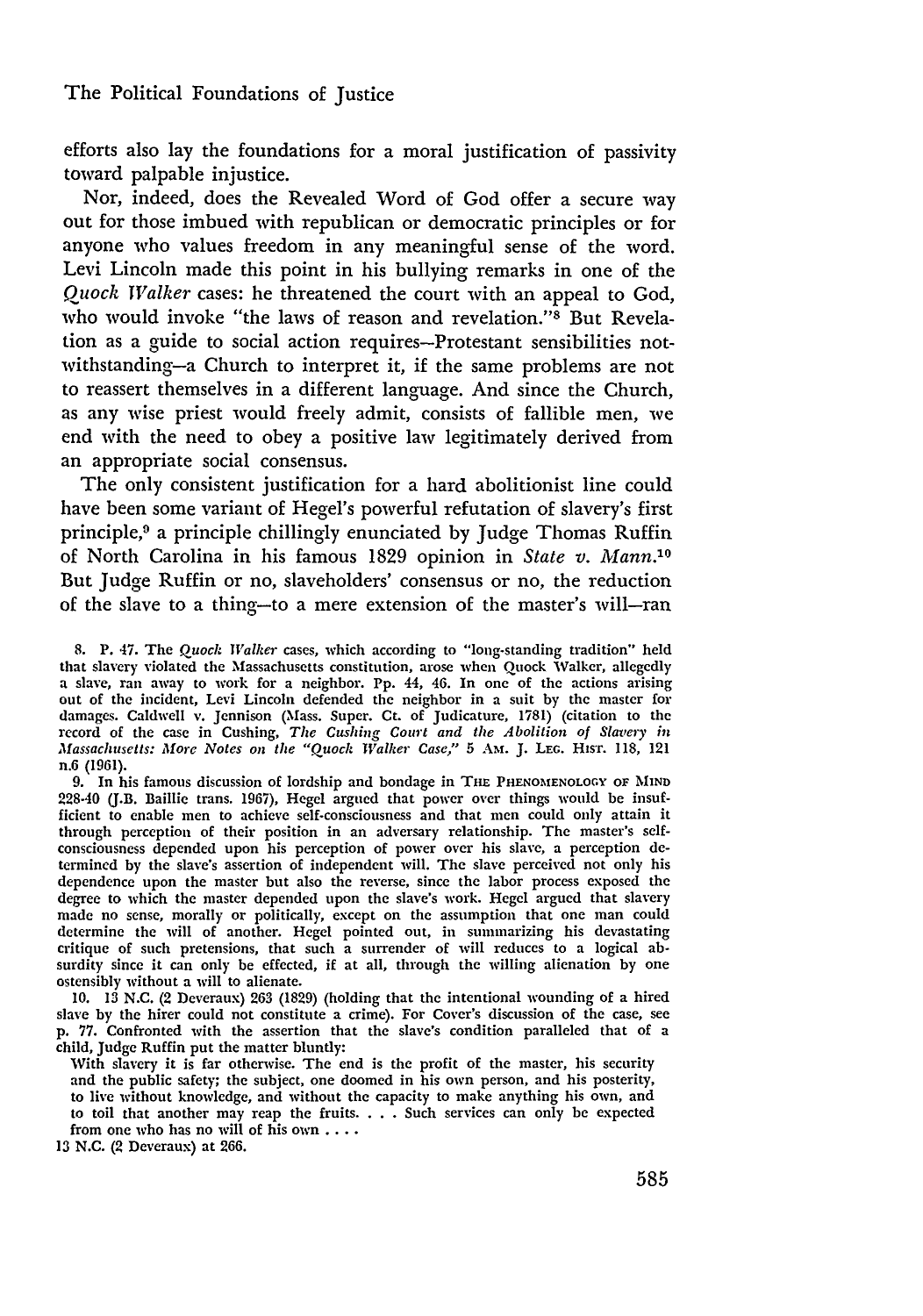afoul of the slave's humanity and, in particular, of his very human capacity for killing and insurrection. The validity of Hegel's philosophical refutation of slavery's ultimate rationale was constantly confirmed in day-to-day master-slave relations and finally impressed itself even on the Southern courts. But **Hegel's** refutation cannot readily be divorced from the classical political economy that alone offered a coherent alternative doctrine of obligation, and that political economy, as Hegel clearly perceived, rested squarely on absolute, *(i.e.,* bourgeois) property.<sup>11</sup> The Northern judges therefore did have an antislavery course open to them-one that need not have collapsed into the vagaries of natural law nor retreated into the complicity of an inflexible positivism. They might have taken their stand on the unanswerable ground that any recognition of man's property in man surrendered the entire ideological foundation of Northern society and thereby subverted its political system.<sup>12</sup>

The genius of American politics, however, has lain in its triumphant, if ultimately unstable, reconciliation of those conflicting doctrines put forward during Europe's Age of Revolution and largely interred on the Parisian barricades of the June Days of **1848:** liberty, equality, and democracy in one neat package. Whereas European politics and ideology, increasingly divided over the "social-i.e., class-question,"

11. Hegel's refutation of slavery in THE PHENOMENOLOGY OF **M][IND,** *supra* note 9, and in his later work, **PHILOSOPHY OF** RIGHT **(T.M.** Knox trans. **1953),** was rooted in his analysis of the problem of freedom in modern society. He followed a distinguished line of classical English and Scottish economists and French Physiocrats in denouncing slavery as destructive to that civic resonsibility and participation which alone made freedom possible even for a ruling class. Thus in PHILOSOPHY **OF** RIGHT he observed, **"A** slave can have no duties; only a free man has them." *Id.* at 261.

The refutation of slavery also rested on the main point of the classical economiststhat freedom of labor (or as Marx more cogently put it, the transformation **of** labor power into a commodity) alone fulfilled the demand for recognition of the inviolability of the human personality, and that freedom of labor could have no social force except in a society based on the bourgeois principle of absolute property. From this point of view, slavery was both a moral abomination and a denial of the entire moral basis of free society; it could not be tolerated as a mere peripheral unpleasantness or a "peculiar institution." When, therefore, the Southerners demanded that the Northern courts acknowledge the legitimacy of slavery-in any form, in any part of the country, or at any level of intensity-they demanded, as the abolitionists understood, unconditional surrender at the decisive level of struggle.

12. The slaveholders threatened to expose the limits of the brilliant reconciliation of freedom and equality sketched by classical political economy and brought to fruition in Hegel's philosophy. In bourgeois theory, freedom and equality are linked through the reduction of equality to its formal aspect as the confrontation of autonomous units in a free market. The deeper problem of the social content of equality, raised so sharply by Rousseau, is thereby circumvented. But once freedom of labor is attacked, so is the theory of absolute sourgeois property on which it rests. Thus, the Northern courts might have declared slavery in any form incompatible with the nature of American society and with the *raison d'etre* of the legal system itself.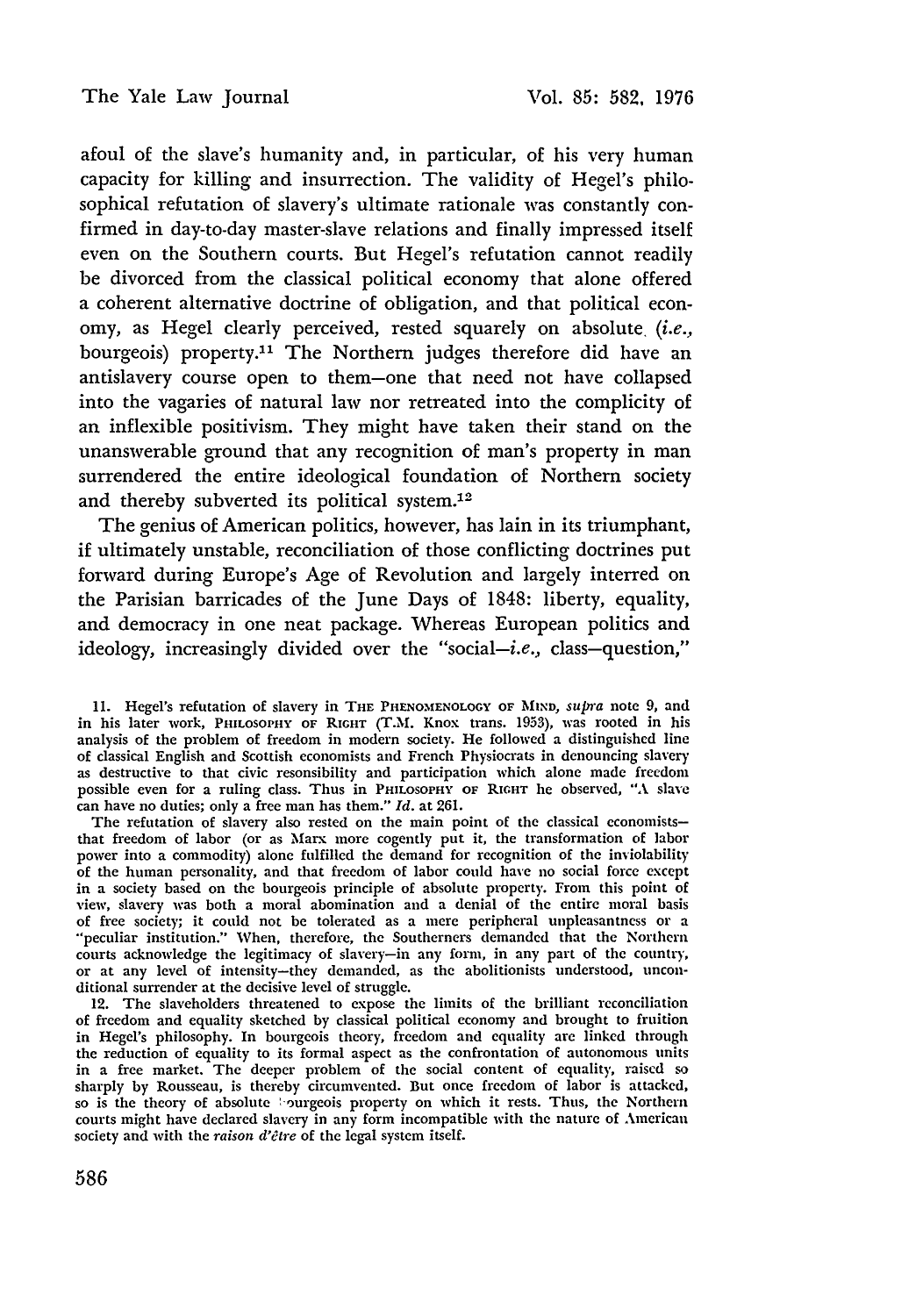pitted liberals against democrats and steadily drove democrats to socialism, things were being ordered better in America.<sup>13</sup>

The price for that better ordering was suppression of the class question and, with it, a papering over of the chasm separating the republican commitment to liberty from the democratic commitment to equality and social justice. Thus, Northern bourgeois thought, especially legal thought, dared not take the high ground staked out by Hegel, for its class content could not be disguised. And besides-a small matter obscured by Cover-to take such a position would have unleashed secession and war. By rejecting such a solution, Northern society could take an easy view of its own first principles and avoid confrontation not only with itself, but with the slave states, increasingly organized as an alternative society with an alternative moral sensibility. Cover marvellously describes the growing transformation of the courts into a theatre for guerrilla politics, but his focus on the moral-formal dilemma within the North itself draws attention away from the deeper and more pressing political problem: the Northern courts were becoming irrelevant to a struggle between rival social systems that were advancing irreconcilable moral principles.

From this point of view the position of such judges as Story, Shaw, McLean, and Swan acquires greater dignity than Cover's valuable intellectual, institutional, and psychological critique would allow. Rarely does Cover take cheap shots, but I fear that he comes close to doing so in his repeated slighting of the argument from the principle of "Union." For example, he has Judge McLean asserting in effect that a judge ought not to explore the natural justice of slavery unless he is prepared to destroy the "social compact."<sup>14</sup> And later, Cover writes that McLean consistently appealed to the dichotomy between law and anarchy.15 But I see no reason to read "anarchy" in so narrow a way as to suggest merely a congenital conservative fear of a breakdown in the social order. McLean and other judges, as Cover's own account shows, justifiably saw the Constitution as a bargain between North and South, and therefore between alternative moral principles. They also understood that those rival moral principles had potential armies and hordes of militants standing behind them. For these judges, then, the choice was by no means solely between the moral and the formal within their own society-and that choice was hard enough.

<sup>13.</sup> For an excellent historical introduction to these questions, see E. Hobsbawm, **THE AGE OF REVOLUTiov: EUROPE, 1789-1848 (1962) and E. HoBsBAWM, THE AGE OF CAPITAL, 1848-1875 (1975).**

**<sup>14.</sup> P. 122.**

**<sup>15.</sup> P.** 249.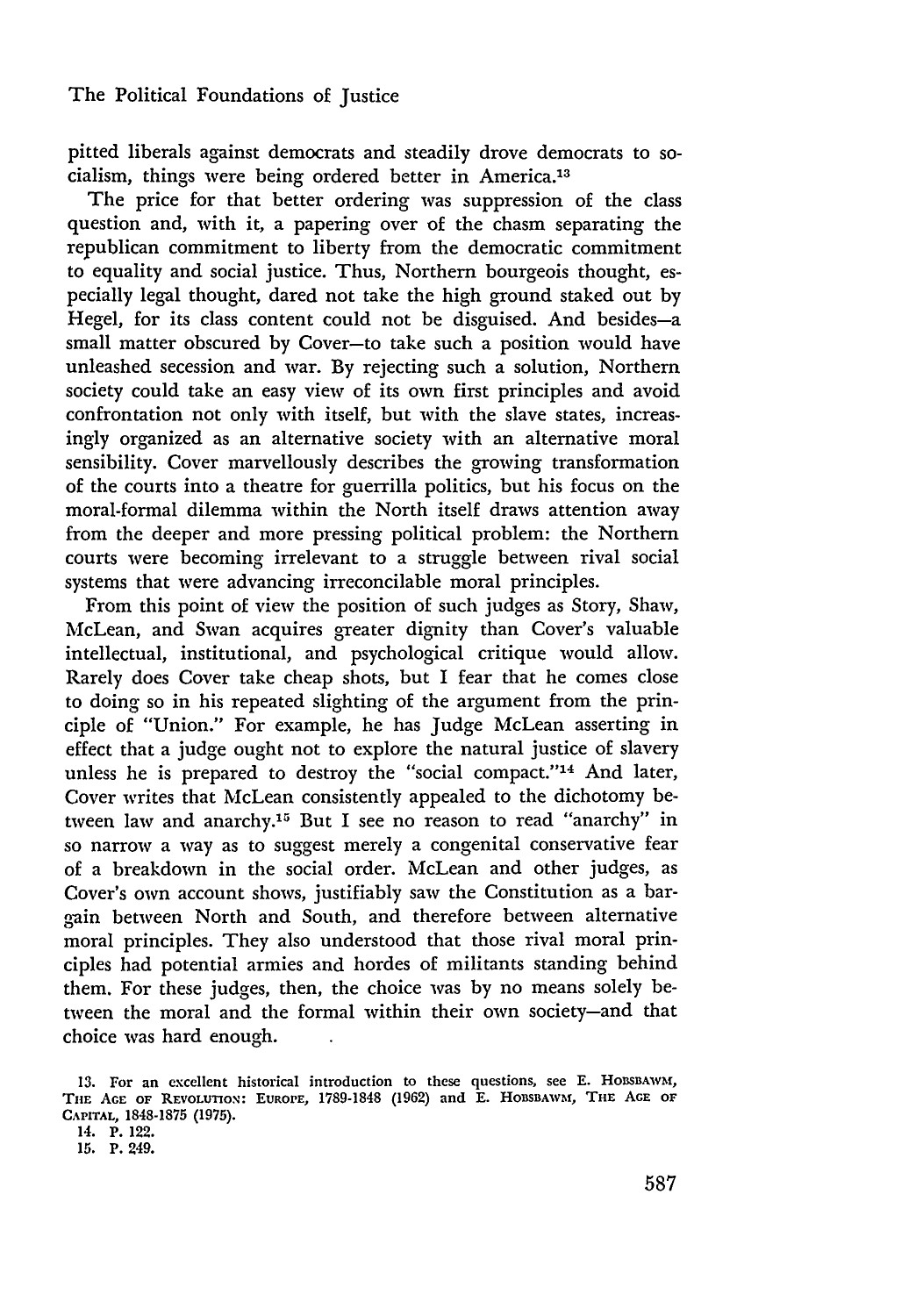In effect, the judges were refusing to assume responsibility for unleashing secession and a war to which their society was as yet unwilling to commit itself. Their impotence in the face of the enormity of the Fugitive Slave Law marked a confession that the resolution of the slavery question lay beyond the power of the courts, not merely in the formal sense of "I Cannot," but in the direct political sense of genuine powerlessness.<sup>16</sup>

The slaveholders were not fools, and their more militant leaders were not men readily hustled. They knew, and said, that enforcement of the Fugitive Slave Law was the critical test of Northern intentions. And they knew, as discerning Northerners knew, that any retreat from a strict, no-nonsense enforcement, no matter how ingenious the judicial creativity, would constitute an attack on the morality of slaveholding.<sup>17</sup> Indeed, were that not so, Cover would have had to look elsewhere for a historical problem to analyze. The weakness in Cover's searching analysis, therefore, lies in his failure to make a political and ideological assessment of the development of Southern society and its impact upon the Northern judiciary. I find his treatment the more distressing since he clearly sees that "Ruffin articulated better than any other judge the position that the master-slave relationship is a creature of force and force alone and that the law must reflect the cruel origins of the relationship."'Is Yet Cover does not offer an evaluation of the impact of this thinking on the Southern courts, much less on the Southern politicians and community leaders, whose commitment to the logic of slavery was probably "more advanced" than that of the courts themselves.

Thus, although Cover has to his credit the extraordinary achievement of laying bare, through penetrating historical analysis, the full force of the moral-formal dilemma and of suggesting a way out of it on his own chosen terrain of discourse, he by-passes the ultimate question of the terrain itself. What happens when two ranges of moral sensibility, rooted in antagonistic property systems, conflict and there-

18. P. 77 n.\*.

**<sup>16.</sup>** When Cover speaks of the doctrine of "cannot" (he begins Chapter Seven with "The Judicial "Can't"), he appeals to a psychological model premised on conceptions of "conflict resolution." These conceptions do not especially illuminate his text and are open to sharp challenge from psychoanalytic (and other) points of view.

<sup>17.</sup> My view of antebellum Southern society is not shared by all historians. Since Cover avoids these issues, **I** do not know where he stands. But those who wish an elaboration of the view I am sketching here may consult E. GENOVESE, THE WORLD **THE SLAVEHOLDERS MIADE: Two ESSAYS IN INTERPRETATION** (1969) **and, for** an assessment **of the** ideological aspect **of** the law, **E.** GENOvESE, ROLL, JORDAN, ROLL: **TiE WORLD THE SLAVES MADE** 25-49 (1974).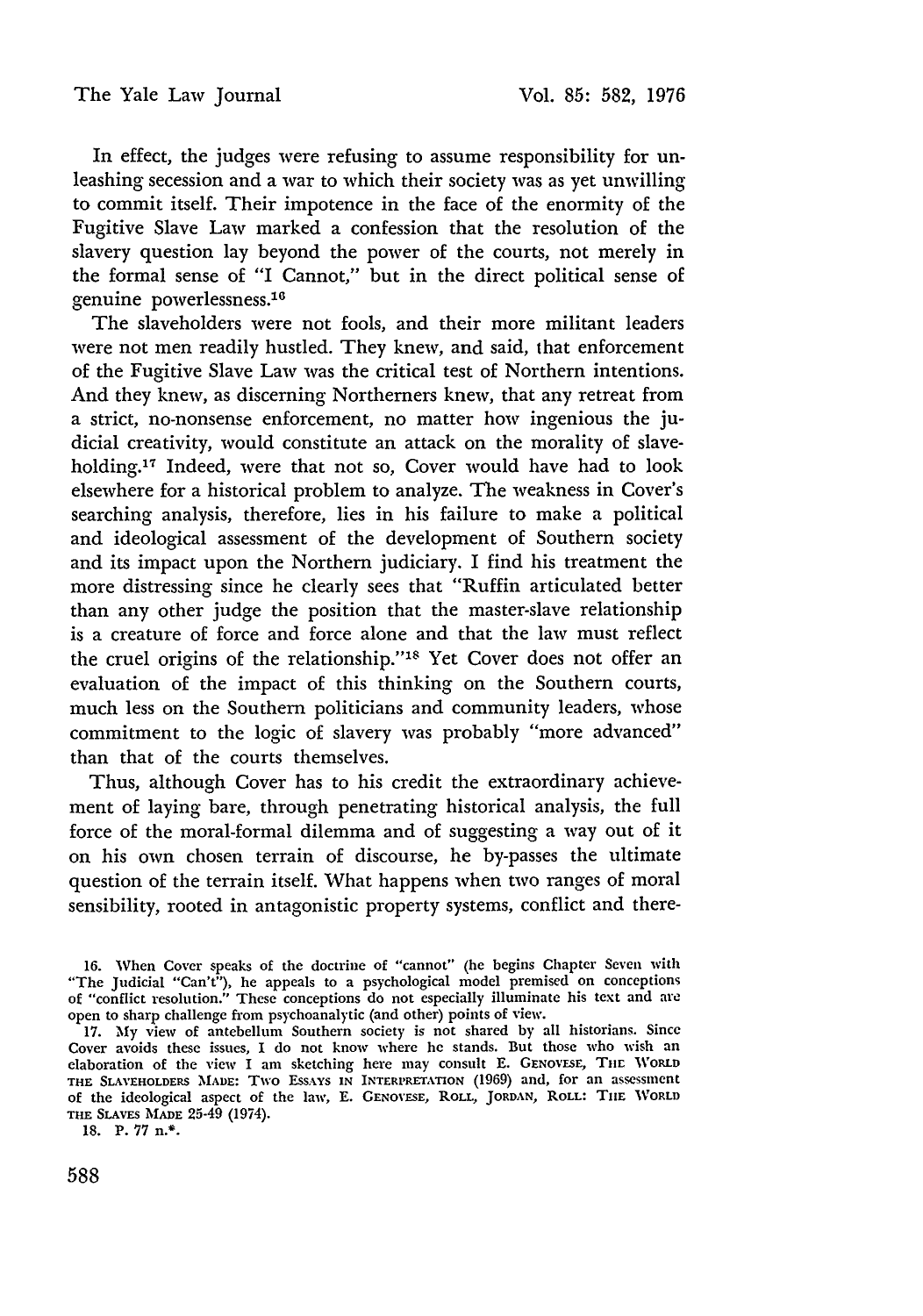#### The Political Foundations of Justice

by challenge the very notion of "moral"?<sup>19</sup> Cover discusses selected Southern responses to the same moral-formal problem-that is, he traces the problems created by adherence to "Northern" principles within the South-but he is virtually silent about the decisive formation of an alternative moral view. The question I am raising bears only superficial resemblance to the one on which Cover concentrates. For, in essence, the slaveholders denied that slavery was immoral; they did not simply assert "property rights" against "human rights" and thereby agree to play the Northern game. And since the slaveholders possessed considerable regionally-based political and military power, their challenge differed qualitatively from that posed by internal dissidents. At that point, the Northern judicial system tottered on the brink of political irrelevance, as any judicial system must when the consensual basis of society collapses or is revealed as without foundation.

Had the antislavery judge done other than swallow their scruples and enforce the law, they would have, consciously or not, moved the North sharply toward an internal polarization preparatory to waging an external war. One may devoutly wish they had done just that. But that wish is tantamount to a recognition of the judicial role as frankly political and extra-judicial, a recognition which the several types of abolitionists struggled to make everyone acknowledge. Cover makes this point obliquely when he brilliantly traces the way in which the antislavery judges, by their retreat into formalism, unwittingly took an opposite political position and isolated the abolitionists on a narrow terrain on which they could be smashed.<sup>20</sup> In other ways, too, Cover displays a sharp sense of political dialecticsfor example, in his account of Garrisonian and anti-Garrisonian abolitionist strategies, tactics, and results.<sup>21</sup> It is the ultimate political question that he somehow drowns in his own version of legalism.

The last word, prefigured in the hand-wringing apologetics of Judge McLean, goes to the Chairman: on the terrain of irreconcilable class antagonisms-and therefore of conflicting moral visions-political

20. P. 221.

21. *See* pp. 150-58.

<sup>19.</sup> I have the uneasy feeling that Cover veers closer than he might wish to the viewpoint advanced during the happy days of the 1960s by the anarchist wing of the Left. I have yet to hear how, without the intervention of the Good Lord-whose Word somehow always means something different to me than it does to liberals and Quaker radicals-a case can be made for a moral standard on grounds other than historical consensus. But I have stated my views on this question in *Staughton Lynd as Historian and Ideologue* and *A Question of Morals* in **E. GENOVESE,** IN RrD **AND** BLACK: **MARXIAN** EXPLORATIONS **IN SOUTHERN AND AFRO-AMERICAN** HISTORY (1971).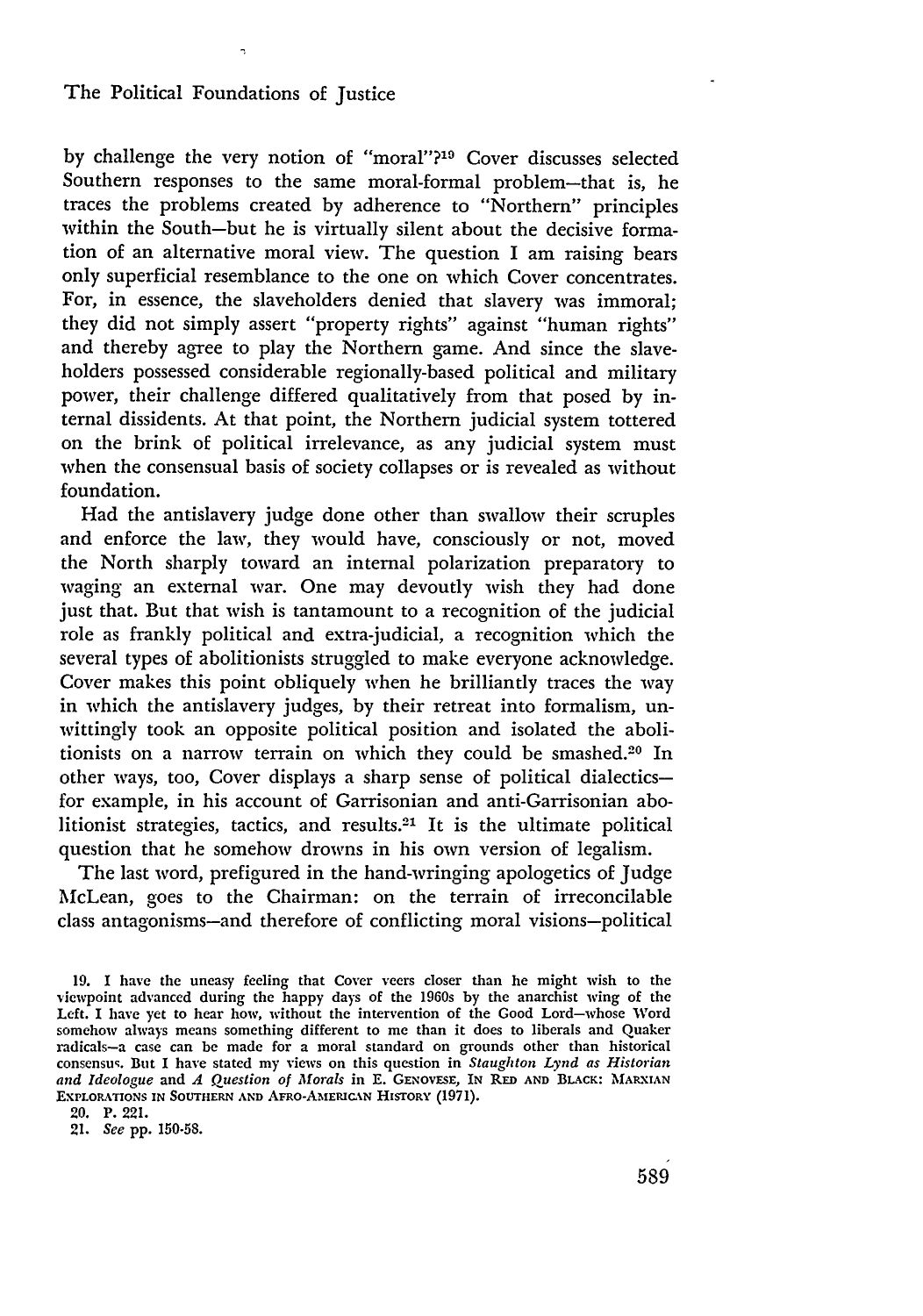power does in fact, however disagreeable the thought, grow out of the barrel of a gun. The Civil War obviously could not solve the moral-formal dilemma, but it did solve the pressing historical problem posed by two societies within a single national-state, for it destroyed the social basis of the only alternative moral vision American liberalism has ever had to confront at home. The slaveholders, too, prefigured the Chairman. Noting the inability of Northerners and Southerners to appeal any longer to a common moral standard, they concluded: "The argument is exhausted; let every man stand to his arms."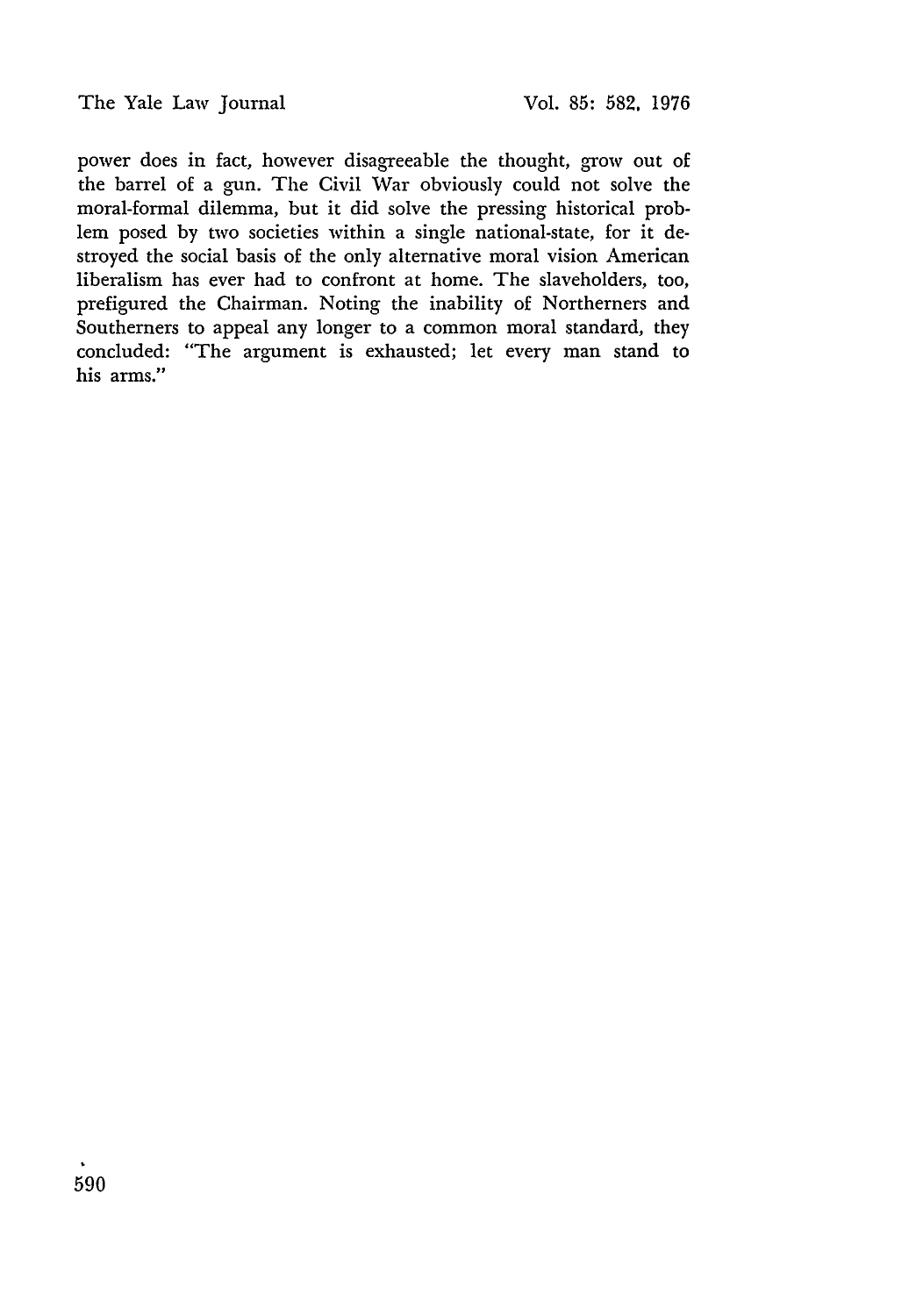# Justice Brandeis: The Confirmation Struggle and the Zionist Movement

*Letters of Louis D. Brandeis-Volume IV (1916-1921): Mr. Justice Brandeis. Edited by* Melvin I. Urofsky *and* David W. Levy. *Albany, New York: State University of New York Press,* 1975. Pp. xxiii, 587. **\$32.00.**

# Reviewed **by** Michael Boudint

This fourth volume of the letters of Louis **D.** Brandeis embraces only six years in a professional career that spanned six decades.' Yet in this brief period, from **1916** through mid-1921, there occurred two events of singular interest in Brandeis's life: the long and bitter struggle over the Brandeis nomination to the Supreme Court and Justice Brandeis's active leadership of the American Zionist movement during confirmation and his early years on the Court.

In the opening pages, the confirmation fight predominates. Brandeis was nominated by Woodrow Wilson in January, 1916, and the nomination was met almost at once by fierce opposition. Conservative Bostonians, boasting Harvard President A. Lawrence Lowell among them, petitioned the Senate against the nomination; editorials inveighed against Brandeis as a radical; and segments of the bar denounced Brandeis as unethical in character and unjudicial in temperament, in a campaign culminating in a letter of opposition signed by ex-President Taft and six other present or former presidents of the American Bar Association.<sup>2</sup>

As the parade of attacks followed inside the Senate committee

IV **LrTERs OF** Louis **D.** BRANDEIS **370** (M. Urofsky & **D.** Levy eds. **1975)** [hereinafter cited to page number only].

t Member, District of Columbia Bar.

**<sup>1.</sup>** Previous volumes encompass correspondence during 1870-1907, 1907-1912, and **1913-** 1915. The published letters are only a fraction of thousands. I LETTERS OF LOUIS D. BRANDEIS xvi **(M.** Urofsky & **D.** Levy eds. **1971).**

<sup>2.</sup> Almost three years later Brandeis wrote to his wife:

Had an experience yesterday which I did not expect to encounter in this life. As I was walking toward the Stoneleigh [Court apartment building] about **I** P.M., Taft & I met. There was a moment's hesitation, & when he'd almost passed, **lie** stopped & said in a charming manner: "Isn't this Justice Brandeis? I don't think we have ever met." . **. .** He at once began to talk about my views on regularity of employment **....** He spent a half hour in **809** [Stoneleigh], talking labor & War Labor Board experiences. Was most confidential-at one point put his hand on my knee.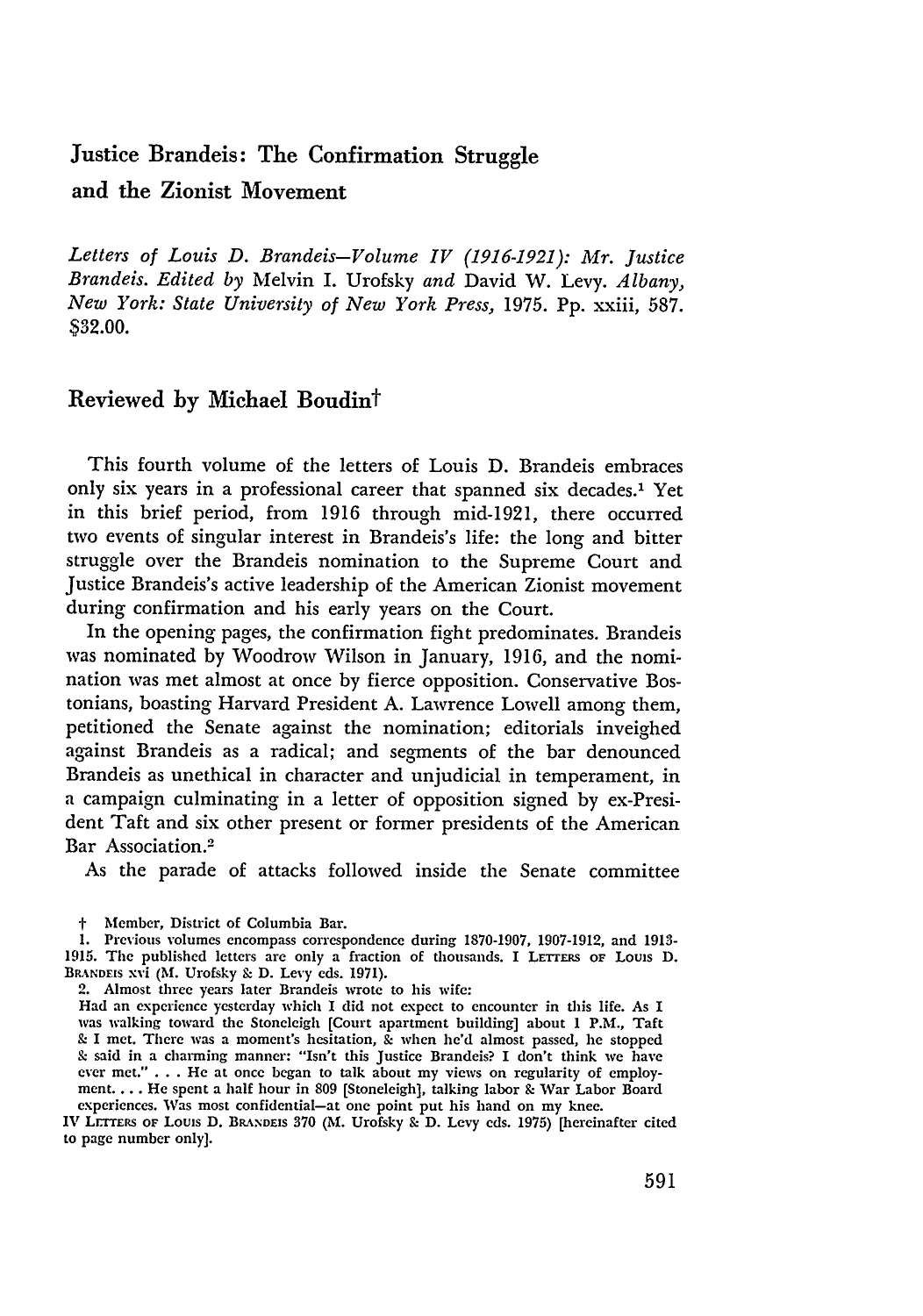room and out, Brandeis at first professed detachment. "The hearings," he wrote his brother, "seems *[sic]* to be a fit method of clearing the atmosphere. However, it is not my fight."" Again: "[M]y feeling is rather-'Go it husband, Go it bear' with myself as 'interested spectator.' "4 Actually, the letters show that Brandeis was an active participant, privately furnishing to his aides and supporters the facts needed to answer the successive charges against him growing out of his law practice and reform activities.

Brandeis's letters concerning the confirmation battle are of a piece: organized, impersonal, stuffed with facts, forceful in substance but spare in style. Most are to Edward McClennen, a Brandeis partner and trial lawyer, who was stationed in Washington during the hearings and conveyed information to the committee and to other Brandeis defenders. As new allegations were made, Brandeis answered them; he suggested new lines of inquiry or tactics; and he played at least a limited role in mobilizing support and counterattacks.<sup>5</sup>

Brandeis became less patient as the Senate investigation spun out over four months, but with few exceptions,<sup>6</sup> his letters to McClennen retained the same even tone. Despite his involvement, many of the letters in this period from January through May of 1916 concern other subjects, including Zionism, reform activities, and family matters. Ultimately, Brandeis's confirmation was recommended by the subcommittee (in a 3-2 vote) and by the full committee (10-8); the Senate confirmed the nomination in June, 1916 (47-22).

Despite detailed notes to the letters prepared by the editors, neither the broad outlines of the campaign for confirmation nor the details of successive skirmishes can be gleaned fully from the correspondence.<sup>7</sup> In this struggle, Brandeis played only a part; and the open clash in the hearing room and press was matched by a subterranean

*6. E.g.,* p. 166.

7. The volume contains nothing so ambitious as, for example, Joseph Lash's recen masterful introduction to the Frankfurter diaries. J. **LASH,** FRONT THE DIARIES OF **FELIX FRAN FURTER** (1974). But the editors' notes following most of the individual Brandeis letters range from one line identifying biographies to thumbnail sketches, occasionally quite lengthy, of surrounding events.

**592**

**<sup>3.</sup>** P. **39.**

<sup>4.</sup> P. 54.

**<sup>5.</sup>** Among the more colorful examples is a chart, prepared with Brandeis's encouragement (p. 59), showing the common Boston social and financial links or loci of the **55** signers of the Lowell protest (Somerset Club, State Street offices, Back Bay residents, etc.). Brandeis himself forwarded the contents to Walter Lippman (p. 80), who produced a powerful *New Republic* editorial indicting "the most homogeneous, self-centered and self-complacent community in the United States" (quoted in part, p. 81). The chart itself, limned in a sinister spiderweb fashion, is reproduced in A. **MASON,** BRANDEIS: **A** FRET **MAN'S LIFE** 485 (1946).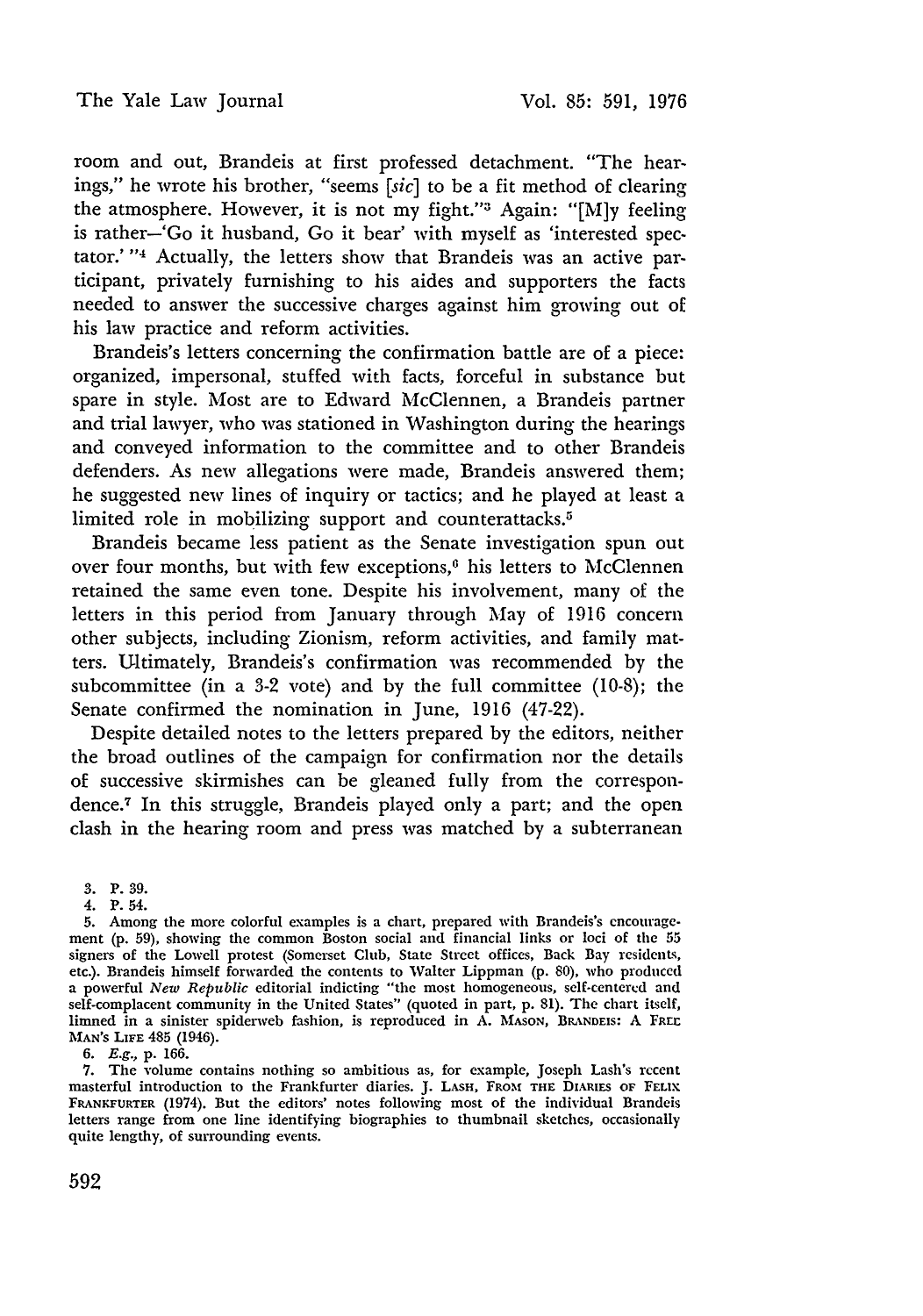#### The Confirmation Struggle and the Zionist Movement

flux of political pressures and extraneous ambitions and interests.<sup>8</sup> The letters do cast more light on the individual episodes in Brandeis's earlier career which gave rise to the charges of misconduct against him. But the underlying litigation or public controversies were themselves tangled and prolonged, and no sequences of letters and annotations can go far toward illuminating the Warren will dispute, the Ballinger-Pinchot battle, the contest over the New Haven railroad, the liquor dealers' legislation in Massachusetts, and the other episodes raked up and raked over during the four month Senate inquiry. The editors' notes make the letters comprehensible, but without far more background no reader can even begin to frame judgments of his own.<sup>9</sup>

Despite its intrinsic interest for lawyers, in this collection of letters the confirmation struggle is merely an overture. The resonating theme of the correspondence, and its main fascination, is quite a different subject: Brandeis's role as a central figure in the Zionist movement during his early years on the Court. The remarkable story is worthy of a novelist and even the phlegmatic style of the letters cannot entirely conceal the drama.

When the letters in this volume commence in January, 1916, Brandeis had been serving for a year and a half as chairman of an American Zionist group formed at the outbreak of the European war. Brandeis himself was not then or afterwards a practicing Jew. He was a latecomer to Zionism, having begun to give the subject serious interest only from about 1912. Many members of the new organization who selected him as chairman in the summer of 1914 may have expected that his national reputation as a reformer would be his main contribution. Instead, Brandeis dominated the organization from the outset and swiftly emerged as a power in the American movement. The letters reveal why.<sup>10</sup>

9. Much of that background is provided in Mason's biography, *supra* note 5, which devotes chapters to several of these matters. A. Topp, JUSTICE ON TRIAL (1964) is devoted entirely to the confirmation proceedings.

10. In AMERICAN ZIONISM FROM HERZL TO THE HOLOCAUST (1975), Melvin Urofsky-one of the editors of the letters-describes the conference that elected Brandeis:

So far everything had gone according to expectations: a relief fund inaugurated, a well-known personality to head it, and now they would let him get some of his rich friends to give more. Then the script suddenly changed. Brandeis, pleading his ignorance of the many organizations represented, asked the assembly to stay on and meet with him that evening and the following day. He needed to know more about

<sup>8.</sup> The letters provide glimpses. Early on, Brandeis reported to Norman Hapgood: Jacob Billikopf expressly asked "Do you object to my bringing pressure on [Senator] Reed of Missouri to confirm nomination". I have thought it best not to answer this; but Billikopf is a first rate man,-the head of Jewish charities there [in Kansas City], and could be relied upon to be loyal.

P. 32.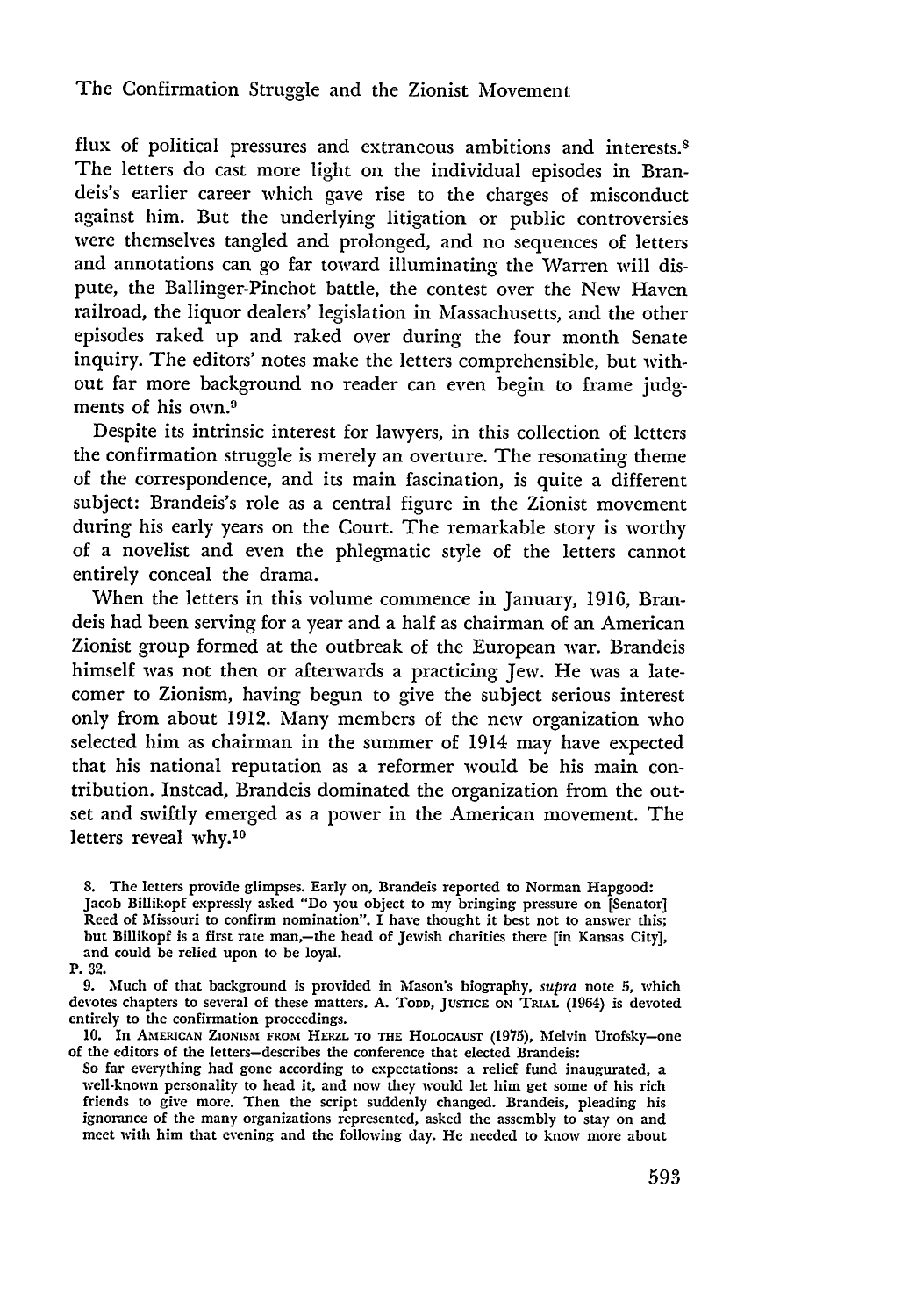A typical Brandeis directive, among many addressed to his new office staff in the organization, appears early in the volume<sup>11</sup> and is succeeded by many more. In numbered paragraphs *("First," "Second,"* etc.), Brandeis approved the selection of named members of a negotiating committee; declined a speaking engagement; requested information on arrival dates of two persons; enclosed correspondence concerning a prior meeting in Louisville; reported on another in Cincinnati; directed that 500 copies of an article and 24 specified books or pamphlets on Zionist matters (and "a bill for the same") be sent to the organizer of the Cincinnati meeting; reported on organizing efforts in Cincinnati and the prospects of forming a local bureau ("which they would doubtless be able to finance themselves"); reported on meetings in Rochester and Buffalo and directed further action; and-in a paradigmatic concluding paragraph-asked for reports from "all of our societies" of their condition on December 29th, "and when these reports are obtained, we must endeavor to secure a monthly report for submission in connection with the monthly financial reports."<sup>12</sup> As Brandeis wrote elsewhere, "A cleared desk is about as essential to comfortable living as a hair cut." $13$ 

Many such letters are paired with others, only slightly more personal in tone, to trusted lieutenants including Felix Frankfurter, to peers in the movement including Judge Mack, and to individuals around the country and abroad. Others touch on Brandeis's assistance in achieving Wilson's support for the Balfour Declaration, favoring in principle a "national home" for the Jewish people in Palestine. Later letters report on Brandeis's post-war trips to Palestine and Western Europe.<sup>14</sup>

As the letters begin with Brandeis triumphing in the confirmation battle and establishing his leadership in the Zionist movement, so they conclude with Brandeis in defeat. In June, 1921, the Brandeis-Mack leadership was effectively deposed by American adherents of Chaim Weizmann, the European Zionist leader. The causes of the

them, their leaders, their memberships, their administrative arrangements. For the next day and a half, Brandeis sat patiently in a crowded hotel suite, absorbing fact after fact **....**

*Id.* at 121.

11. P. **5.** 12. Brandeis, relentless in maintaining financial discipline in the Zionist movement, was himself generous to the movement, and to other causes. Mason's biography, *supra* note **5,** at **692,** records gifts between 1890 and **1939** of almost **S1.5** million, of which over •5600,000 was for Jewish charities and Zionist causes.

**13.** P. 480.

14. When Brandeis became a Justice, he resigned from the offices **lie** held in **the** Zionist organizations and continued his leadership with less prominence but equal assurance.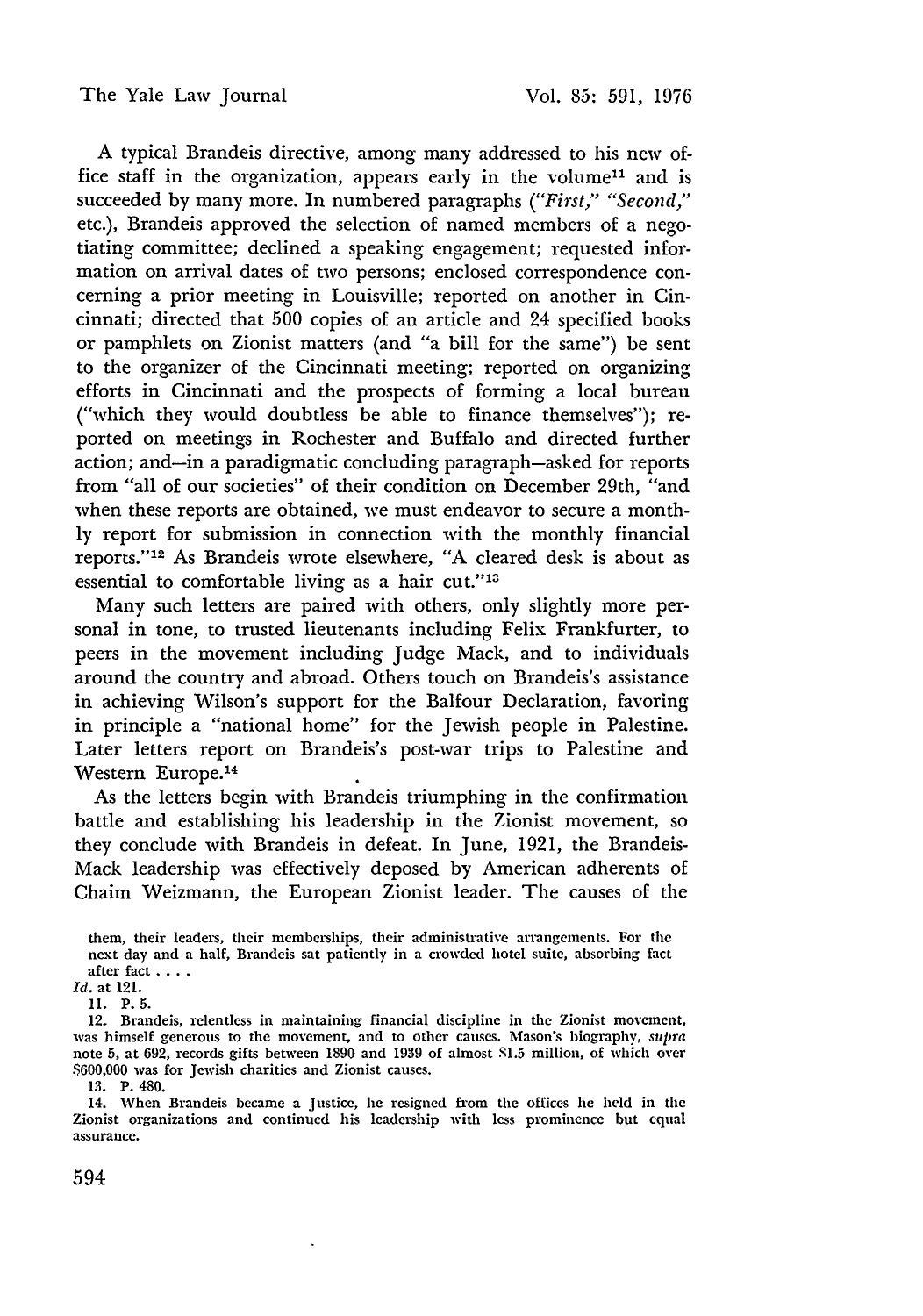#### The Confirmation Struggle and the Zionist Movement

fissure were seismic strains-in philosophy, in personality, in stylereflected throughout the letters; but symbolically, the precipitating issue was the Brandeis faction's opposition to creation of a new fund for Palestine which, contrary to Brandeis's view of sound financial policy, commingled investments and contributions and divided responsibility for fund management.<sup>15</sup>

Although the confirmation fight and the Zionist movement are the main subjects of the correspondence, numerous other letters are of casual interest or more.<sup>16</sup> Other letters exchanged with relatives illuminate aspects of Brandeis's character including his deep feeling for his family and a vein of sentimentality that contrasts with virtually all of his other correspondence. Very few of the letters refer to the Supreme Court or make any substantive comment about its processes or decisions.<sup>17</sup>

One cannot fully reflect on these letters without comparing them with the letters of Justice Holmes, principally his splendid correspondence with Sir Frederick Pollock and with Harold Laski.<sup>18</sup> The two Justices were among the greatest ever to serve on the Court, they were contemporaries and friends, each wrote powerful and persuasive opinions, and their votes often coincided. But the letters themselves provide little but contrasts.

On the surface, Holmes's style in letter writing is witty and entertaining, abounding in metaphor and well-turned phrases. The substance is speculative, literary, anecdotal, and historical, in a word, civilized. With Brandeis there is little that does not relate to current events, and the language is unadorned. Where (rarely) he displays his erudition or embellishes his prose, it is almost always subordinate to his larger purpose to persuade, encourage, instruct or uplift.19

**15.** Less than 10 years later Brandeis's adherents found themselves back in power. As lie himself wrote in anticipation, "The Romans of the great days occasionally lost a campaign. They never lost a war ...because they never permitted a war to end until they won." A. MASON, *supra* note 5, at 463.

16. These include correspondence with Albert Einstein, Zechariah Chafee, and-in addition to the Zionist movement correspondence-Felix Frankfurter.

17. Among the few such references, one deserves quotation. To his wife, he wrote: "[T]he U[nited]. S[tates]. S[upreme]. C[ourt]. goes merrily on. The main discussion at luncheon was of shirts, where, when & how satisfactory ones may be secured **...."** P. 554.

**18.** HOLMES-POLLOCK LETTERS **(NI.** Howe ed. 1941); **HOLMES-LASKI** LETTRrs **(M.** Howe **ed. 1953).** There is also published correspondence between Holmes and diplomat Lewis Einstein **(HOLMEs-EINSTEIN** LErrERs **(J.** Peabody **ed.** 1964)), and between Holmes and Chinese jurist John **C.** H. WVu (JUsTIcE OLIVER WENDELL HOLMES: His BOOK NoTIcES **AND UNCOLLEcTED** LrrERs **AND PAPERS 151-208** (H. Shriver **ed. 1936)).**

**19.** In a letter to his brother concerning Government attempts at economic regulation during the war, Brandeis wrote: "This price fixing **job** is about the hardest economic problem ever tackled. The world has been at it from time to time for thousands of )ears-ne,er with great success. . **.** . Send to the Library for Abbott's 'The Common People of Ancient Rome' (Scribners **1911)** & read the chapter 'Diocletian's Edict & the